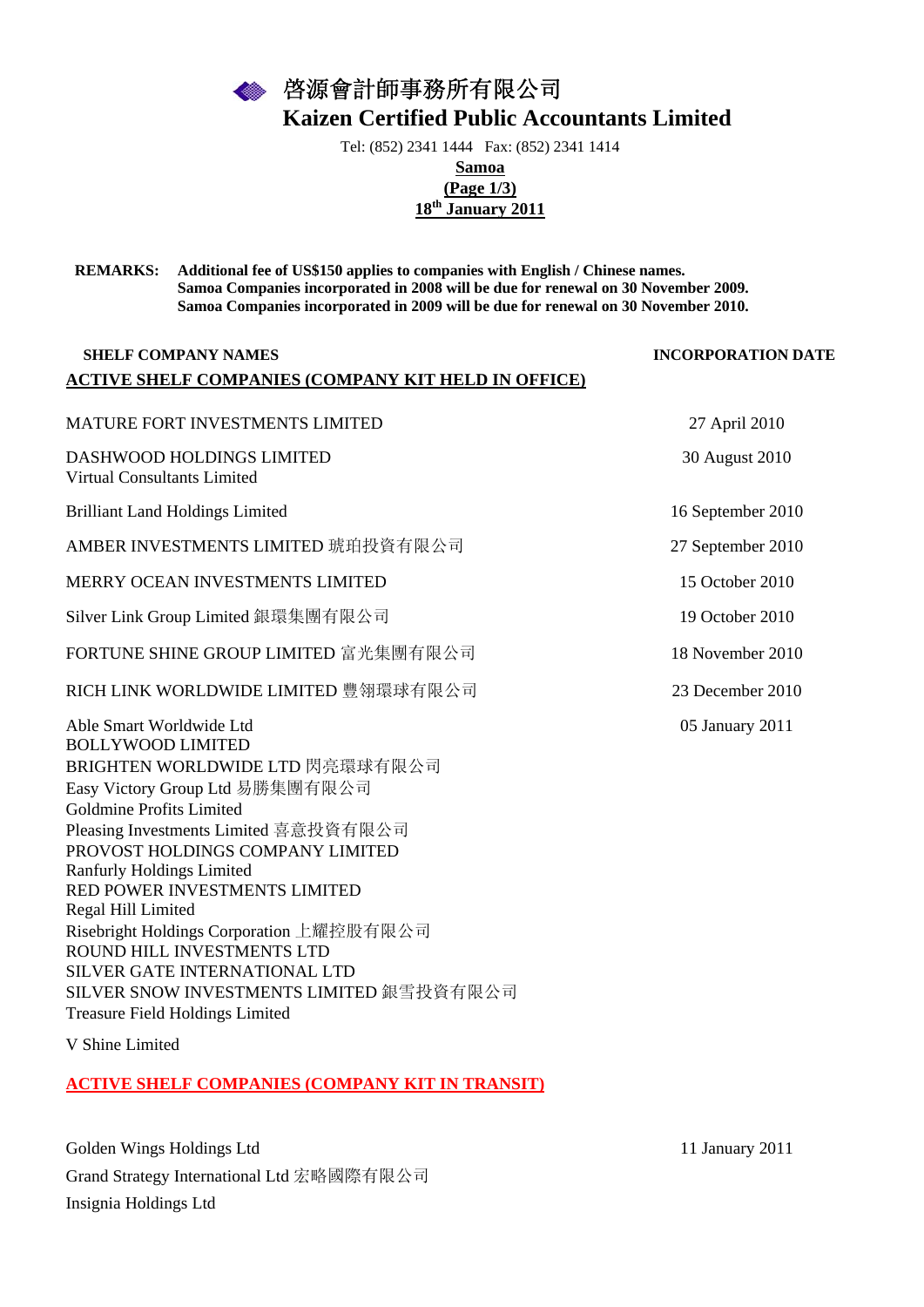啓源會計師事務所有限公司 **Kaizen Certified Public Accountants Limited** 

Tel: (852) 2341 1444 Fax: (852) 2341 1414

**Samoa (Page 2/3) 18th January 2011**

**REMARKS: Additional fee of US\$150 applies to companies with English / Chinese names. Samoa Companies incorporated in 2008 will be due for renewal on 30 November 2009. Samoa Companies incorporated in 2009 will be due for renewal on 30 November 2010.** 

## **SHELF COMPANY NAMES INCORPORATION DATE ACTIVE SHELF COMPANIES (COMPANY KIT HELD IN OFFICE)**

KAI SHING ENTERPRISES LTD 佳盛企業有限公司 Premium Success Limited 優成有限公司 Prosperous Assets Limited Seaview Group Limited 海景集團有限公司 Skyrocket International Limited 飛天國際有限公司 Soar Eagle Group Ltd TRADE WIN GROUP LTD True Goal Holdings Ltd Vision Plus Holdings Ltd WISDOM RIVER LIMITED

### **RESERVED COMPANY NAMES**

**Please Note The Following: All reserved names listed below can be incorporated immediately upon request. However, they can not be purchased or reserved without charge beyond the stated Expiration Date.**

#### **Reserved Names Expiration Date Expiration Date**

APPLE TREE HOLDINGS LTD 19 January 2011 Artway Glory Group Limited 雅榮集團有限公司 Artway Glory Holdings Limited 雅榮控股有限公司

Auspice Holdings Limited

BREEZE VICTORY LIMITED 和成有限公司

#### BRIGHTON PATH LIMITED

Cash Source International Ltd

Cash Source Investments Ltd

Cedars Group Limited 雪松集團有限公司

CHANCE SEIZED LIMITED

Forest Square Group Limited 正林集團有限公司 GLIMMER PROFIT INTERNATIONAL LIMITED

## **RESERVED COMPANY NAMES**

**Please Note The Following:**

**All reserved names listed below can be incorporated immediately upon request. However, they can not be purchased or reserved without charge beyond the stated Expiration Date.**

**Reserved Names Expiration Date**

Golden Acquisition Holdings Ltd 19 January 2011